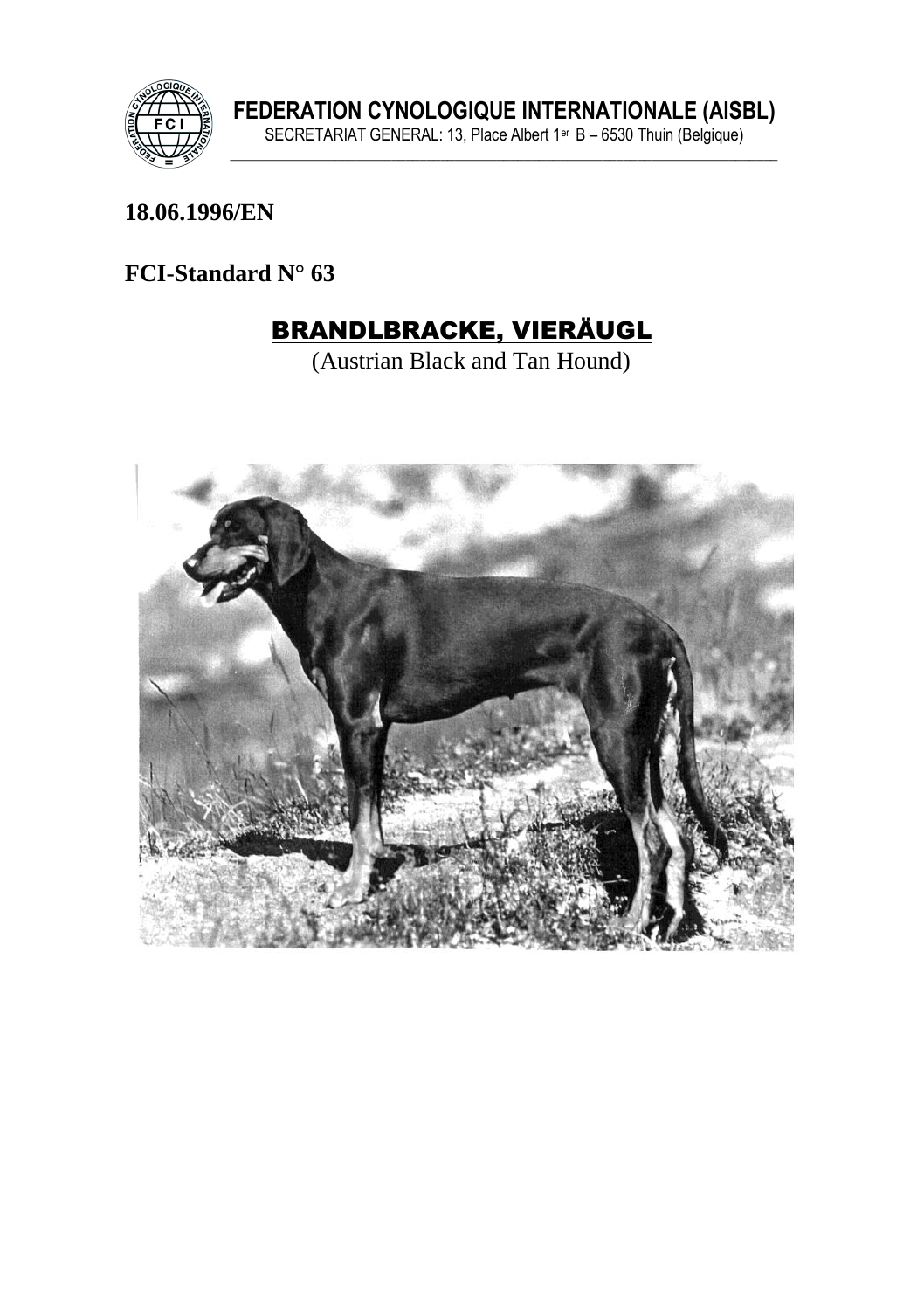**TRANSLATION**: C. Seidler. Official language (DE).

#### **ORIGIN**: Austria.

#### **DATE OF PUBLICATION OF THE OFFICIAL VALID STANDARD**: 10.10.1995.

**UTILIZATION**: The Black and Tan Austrian Hound is an universally popular hunting dog on account of its special suitability for heavy work on high mountains as well as on flat country for hunting by giving tongue and for the tracking of wounded game.

| <b>CLASSIFICATION FCI:</b> |                                      | Group 6 Scenthounds and related |
|----------------------------|--------------------------------------|---------------------------------|
|                            |                                      | breeds.                         |
|                            | Section 1.2 Medium size Scenthounds. |                                 |
|                            | With working trial.                  |                                 |

**BRIEF HISTORICAL SUMHARY**: The Black and Tan Austrian Hound (Brandlbracke) counts as a true descendant of the "Keltenb racke" (Celtic Hound). As with all breeds of older origin, there is no definite authentic history for the "Brandlbracke" until the middle of the 19th century. The reason for this is that until that date nocontrolled breeding took place.

**GENERAL APPEARANCE**: Medium size. Strong, long cast, supple body.

**BEHAVIOUR / TEMPERAMENT:** Sensitive nose; giving tongue, above all, for hare; tracking firmly and willingly with agreeable temperament.

#### **HEAD**

CRANIAL REGION: Skull broad. Occiput barely defined.

FACIAL REGION: Nose: Leather black. Muzzle: Strong. Straight nasal bridge.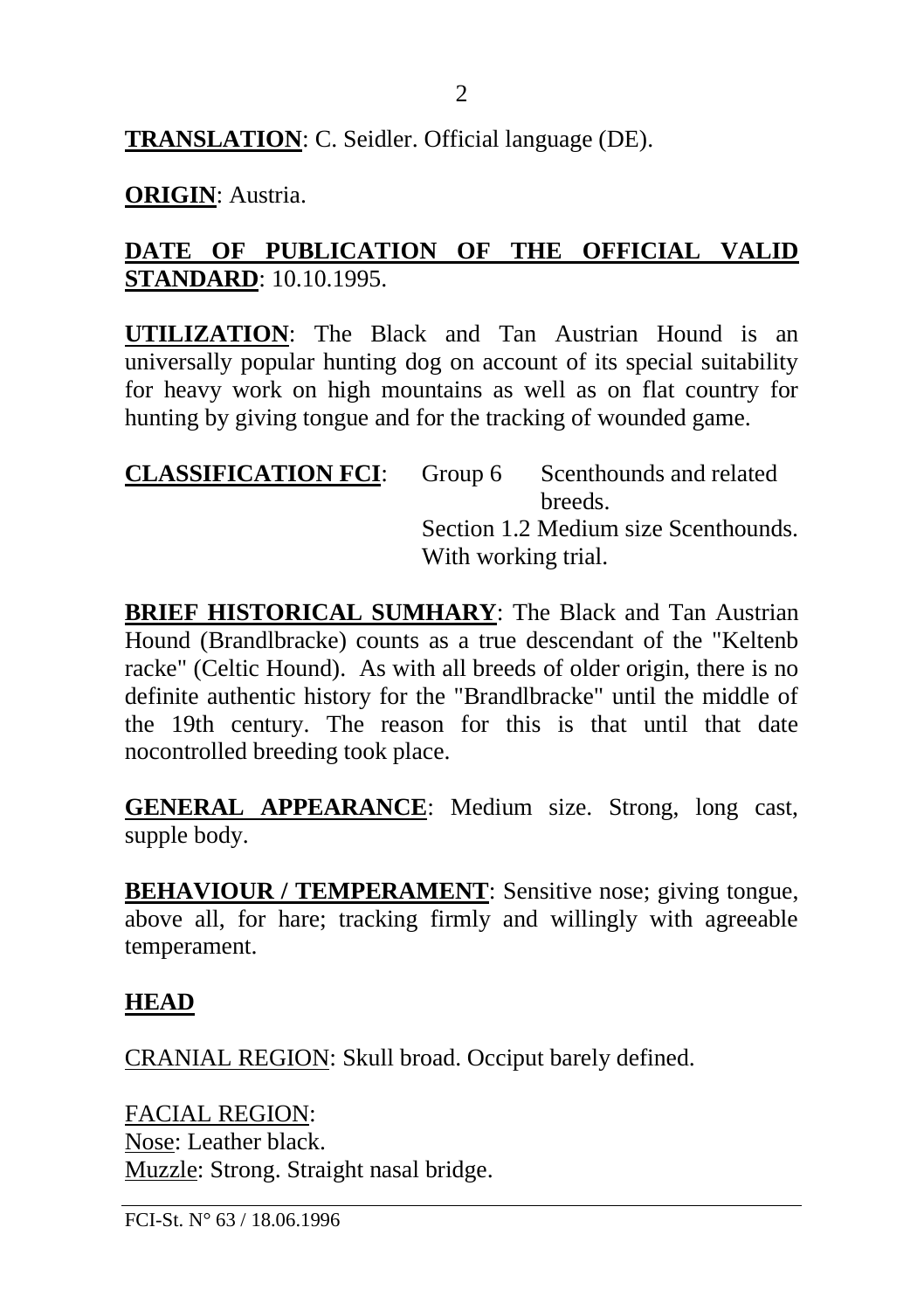Lips: Well developed, close fitting, pigmented throughout.

Jaws/Teeth: Strong scissor bite. A complete set with 42 teeth is sought after; the absence of totally two PM1 or PM2 (premolar 1 or 2) is tolerated; the M3 (molar 3) are not taken into account.

**EYES**: Clear, dark brown, not showing any red in corner of eye.

**EARS**: Leathers of medium length, not too broad, set on high, rounded at tips, hanging flatly.

**NECK**: Medium length. Very strong. Dewlap not desired.

#### **BODY**:

Withers: Well defined. Back: Long. Loi : Slightly arched. Croup: Falling away in slight slope. Chest: Broad and deep.

**TAIL**: Long, tapering gradually, slightly bent. Pendant in repose. Coarse hair on underside, but without an obvious brush.

### **LIMBS**

FOREQUARTERS: General appearance: Well developed. Legs straight and strong. Shoulder: Well laid back, well muscled. Forefeet: Strong, round, arched; toes fitting close together. Nails strong and black. Pads large and strong.

#### HINDQUARTERS

General appearance: Well angulated.

Upper thigh: Slim, moderately developed, long.

Hind feet: Strong, round, arched; toes fitting close together. Nails strong and black. Pads large and strong.

**MOVEMENT**: Ground covering, elegant.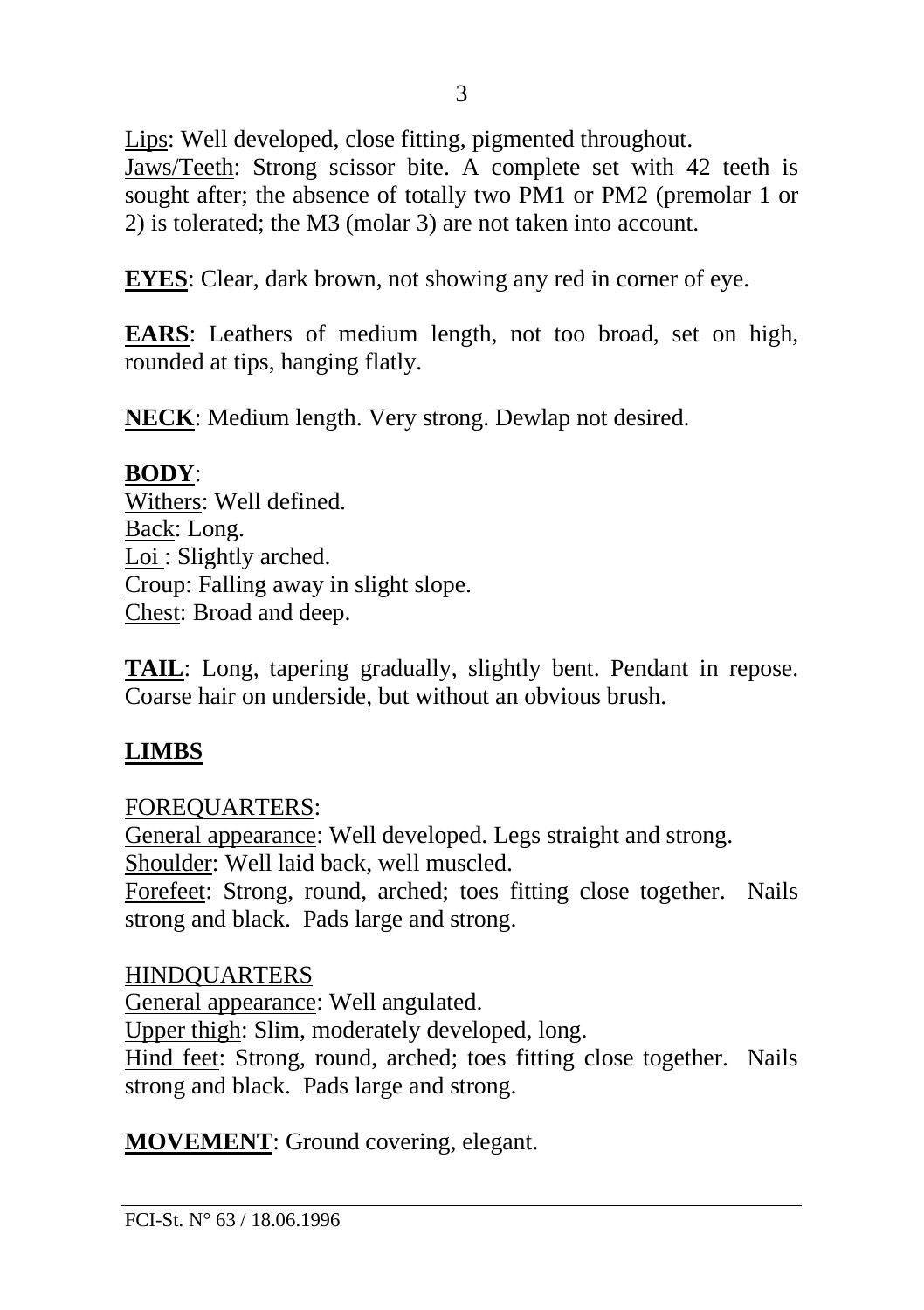#### **COAT**

Hair: Smooth hair, close fitting, dense, full, resilient with silky sheen. Length approximately 2 cm.

Colour: Black with small, clearly defined light to dark fawn markings. The two fawn markings above the eyes (Vieräugl) must be present.

#### **SIZE**:

Height at withers: 48-56 cm.

| ro oo chh.     |          |
|----------------|----------|
| Dogs           | 50-56 cm |
| <b>Bitches</b> | 48-54 cm |

**FAULTS** : Any departure from the foregoing points should be considered a fault and the seriousness with which the fault should be regarded should be in exact proportion to its degree and its effect upon the health and welfare of the dog.

- Skull too narrow.
- Broad muzzle.
- Leathers folded, too pointed, narrow, short.
- Tail too short, too thick. Tail carriage bent too far upwards, lack of coarse hair on underside.
- Weak limbs
- Shy temperament.

## **DISQUALIFYING FAULTS**:

- Aggresive or overly shy.
- Any dog clearly showing physical or behavioural abnormalities.
- Under or overshot mouth; more than two missing premolars 1 or 2.
- Any other colour than that stated.
- Lack of well defined fawn markings above eyes (Vieräugl).